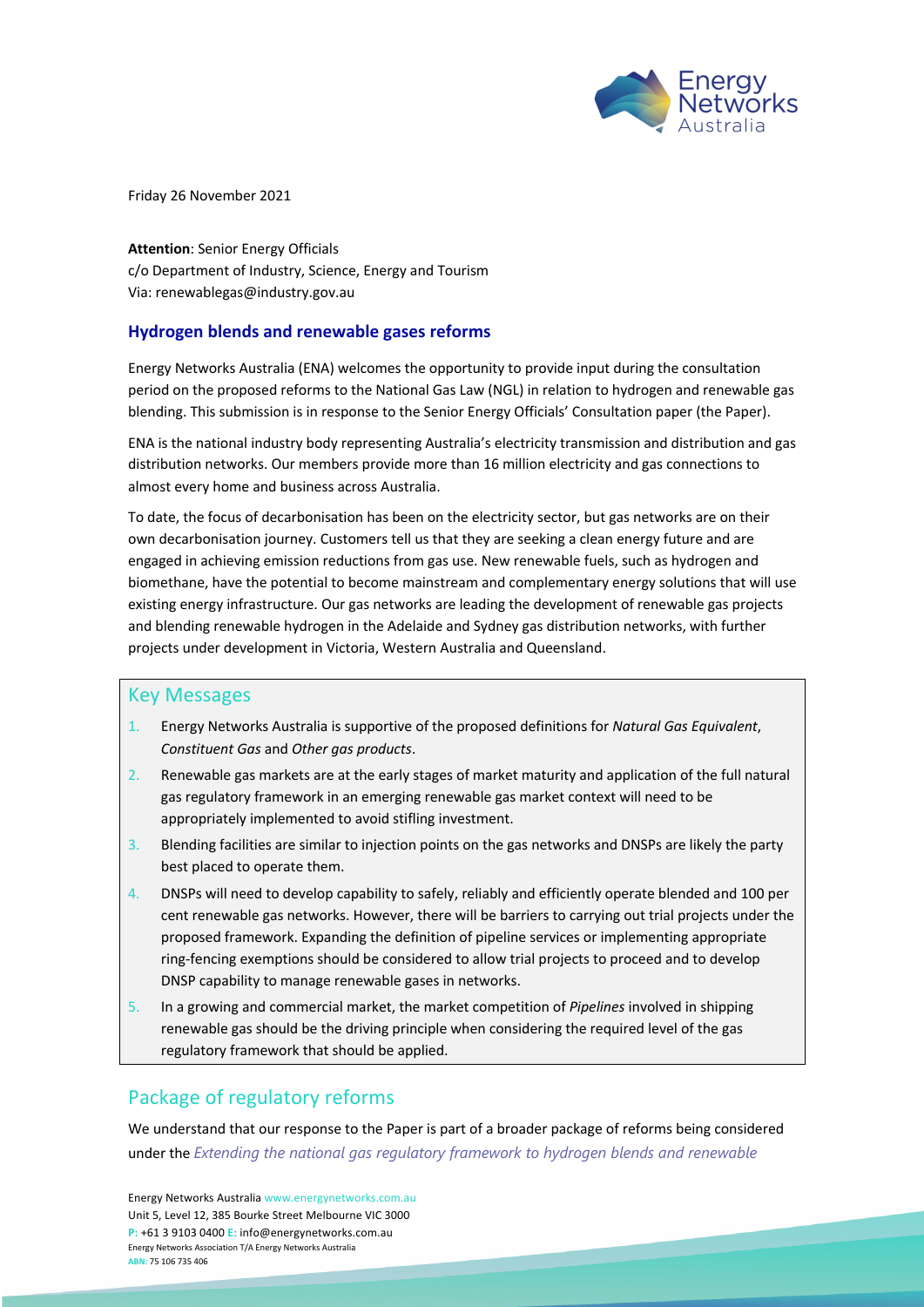

*gases reform package*. The broader package of reforms consists of several overlapping consultations, including:

- Senior Energy Officials' Consultation Paper on changes to the National Gas Law, National Energy Retail Law and Regulations,
- » The AEMC's Consultation Paper on changes to the National Gas Rules and National Energy Retail Rules,
- » The AEMC's Consultation Paper on a rule change request from the Victorian Minister for Energy, Environment and Climate Change to enable the inclusion of renewable gas facilities into the Victorian Declared Wholesale Gas Market, *and*
- The AEMO's Consultation Paper on changes to its procedures and other subordinate instruments.

Gas distribution network service providers (DNSPs) are on a decarbonisation journey with the long-term objective to supply 100 per cent renewable gas in gas distribution networks for customers. Gas networks are actively developing and proceeding with renewable gas trial projects in order to build the capabilities necessary to effectively operate renewable gas-blended networks and 100 per cent renewable gas networks.

ENA supports the overall objective of these reforms, which is to bring hydrogen blends, biomethane and other renewable gases within the scope of the national gas legislative and regulatory framework. These reforms will enable DNSPs to continue learning and innovating in the renewable gas space and progressing renewable gas options for customers.

### Renewable gas definitions

The Paper introduces three new definitions for gas, including:

- » **Natural gas equivalents (NGE)**, defined as *a gas (such as biomethane) or blend of gases (such as a low-level natural gas-hydrogen blend) supplied to consumers by pipeline and that is suitable for use as natural gas – that is, it is safe for use in natural gas appliances*,
- » **Other Gas products (OGP)**, defined as *gas or gas blends supplied to consumers by pipeline other than natural gas or natural gas equivalents, and*
- » **Constituent gas (CG)**, defined as *gases (other than natural gas) that are not themselves authorised for supply to end users but are used to create an NG equivalent or other blend subject to the NGL.*

The Paper also notes that Jurisdictions must define these gases through licensing. This can create the potential for different *NGE* specifications to exist at the same time around Australia. Jurisdictional licensing of these gases will see the economic regulatory framework be applied to the shipping of those gases. In turn, this can enable hydrogen blending in networks and support the early stages of a renewable gas market.

*OGPs* are defined as those that are not presently suitable to be used in existing appliances. Jurisdictions can authorise these gases, which will allow *Pipelines* to be within the scope of economic regulation of the NGL. While there are a range of AEMC rules to be developed for these *OGPs*, this definition may enable demonstrations of 100 per cent hydrogen in new residential developments, which is an important step in developing a renewable gas market to reach 100 per cent renewable gas.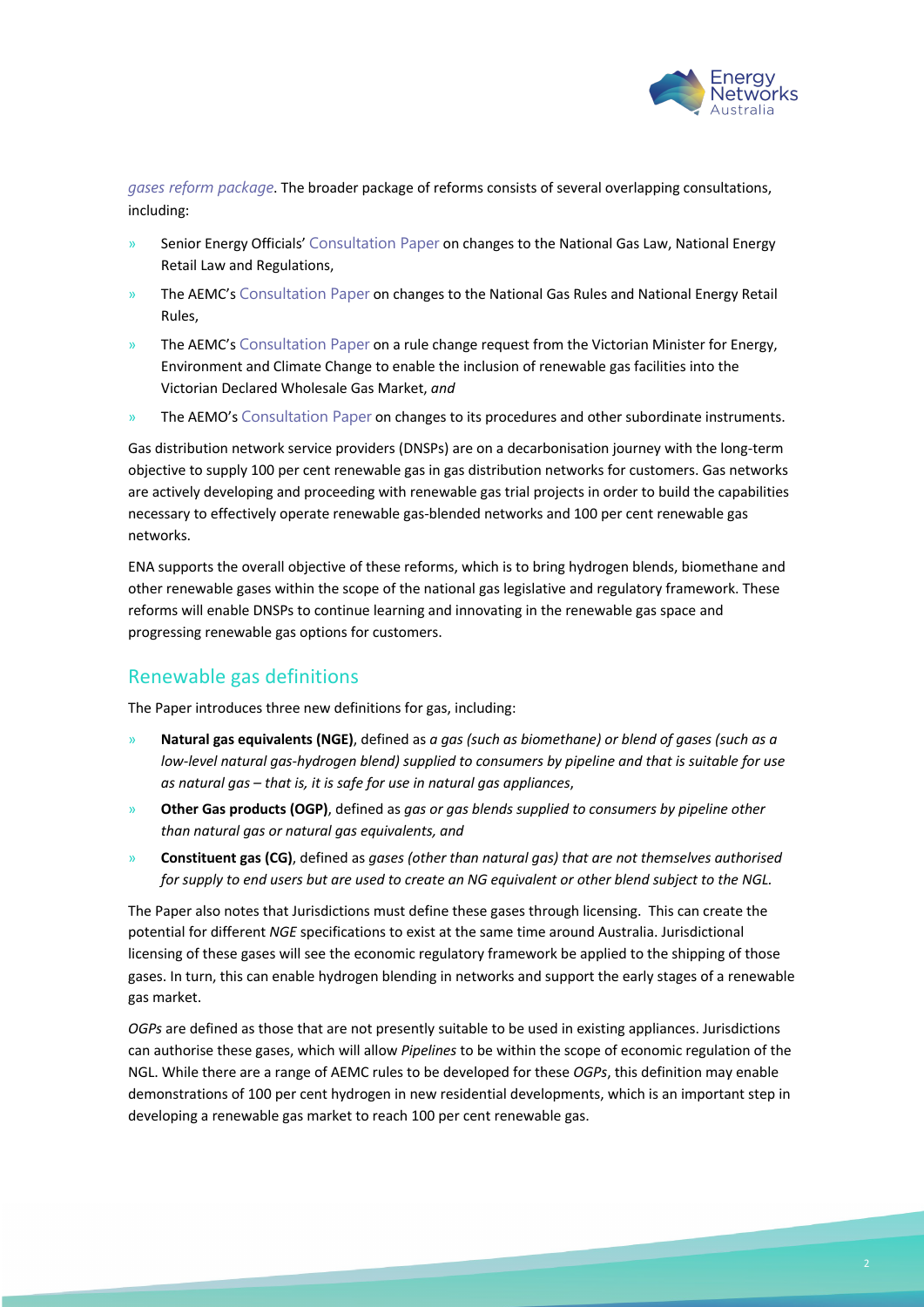

*CGs* are the individual gases used to produce *NGEs*. It is most likely that these gases will be concentrated streams of hydrogen that can be blended with natural gas to produce a *NGE*.

ENA supports these definitions. ENA encourages jurisdictional legislators to coordinate on the characterisation of these definition.

## Application of the National Gas Regulatory Framework

#### Supporting the development of renewable gas

Renewable gas markets are at the early stages of market maturity and are currently not commercially competitive with natural gas. It is important that the regulatory framework promotes investment in renewable gas technologies, including trial projects to develop knowledge and capability of how to effectively operate renewable gas facilities.

Customer demand for clean energy sources is growing and jurisdictional legislation has mandated netzero targets across the country. It is in customer interests if the proposed reforms promoted trials of *NGEs* and minimised barriers to supplying *NGEs* to gas network customers.

In an emerging market, DNSPs need to be able to demonstrate the safe operation of blending renewable gases and conversion to 100 per cent renewable gas into their networks. Expanding the definition of pipeline services or broadening ring-fencing exemptions should be considered for these blending facilities and directly connected renewable gas facilities to support cost recovery on these investments, and enable the appropriate personnel to work on these facilities.



*Figure 1: Application of the National Gas Regulatory Framework as renewable gas becomes commercially competitive.*

Australia's DNSPs have been leading investments and demonstrations of renewable gas production and blending facilities. Renewable gas projects led by gas networks are operating in SA, NSW and WA, with further projects planned in QLD, VIC and WA. In an emerging market where renewable gas is not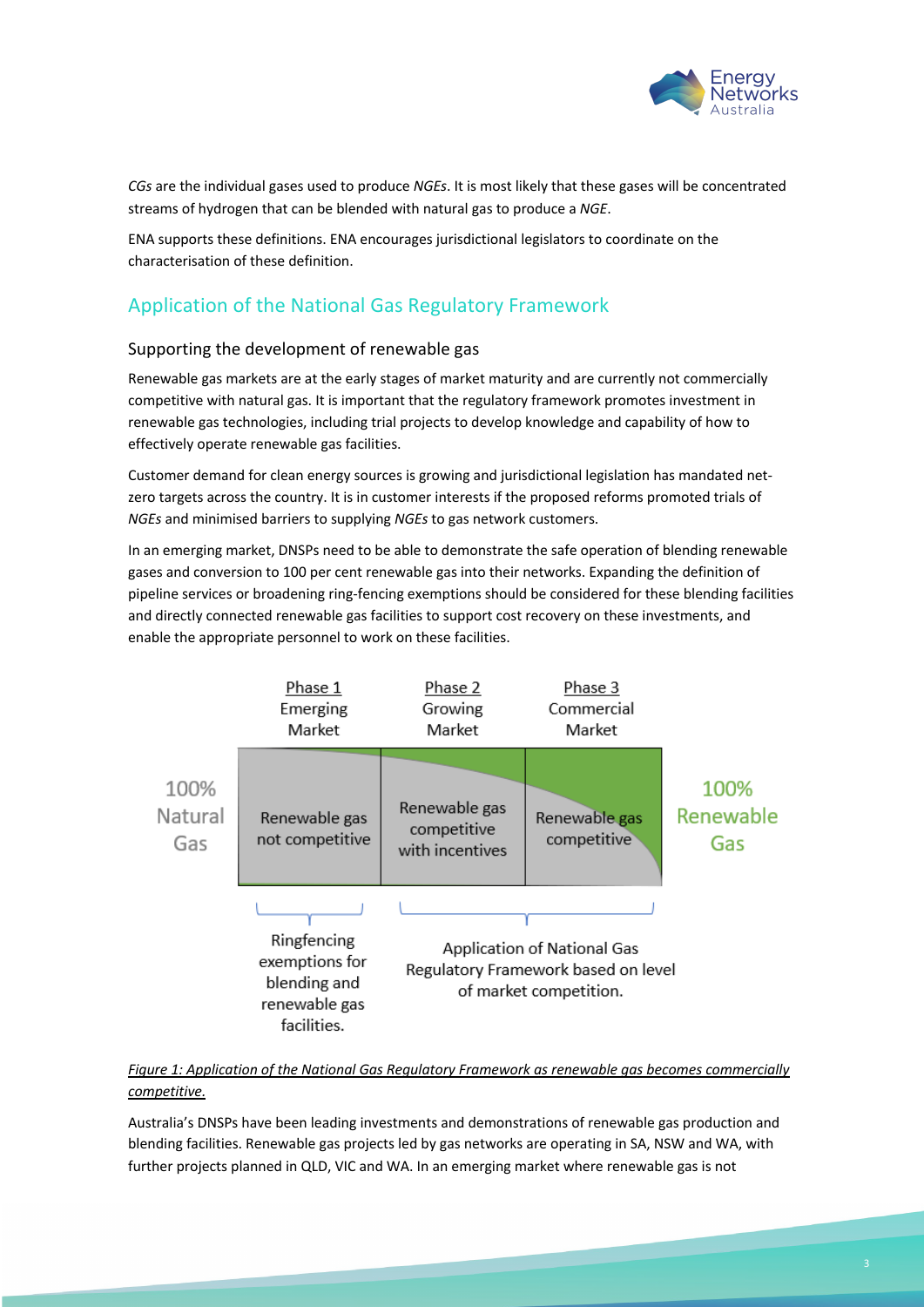

competitive with natural gas, the only parties investing to progress the renewable gas market as a replacement for natural gas in networks are DNSPs. These investments are primarily undertaken for three reasons:

- » to engage with customers about the opportunities of renewable gas,
- » to build capability managing and operating renewable gas facilities, and
- to identify potential network modifications required prior to converting the network to 100 per cent renewable gas.

DNSPs will need to operate renewable gas blending facilities, which will initially be used as additional injection points into the network for NGEs. The nature of these blending facilities will change from initially blending small volumes of renewable gas into a natural gas stream to becoming injection points for 100 per cent hydrogen when the network (and its end users) are converted.

Renewable gas is likely to be a competitive commodity bought and sold in a competitive market when renewable gas technology develops sufficient scale. The market competition of *Pipelines* involved in shipping renewable gas should be the driving principle when considering the appropriate requirements of the gas regulatory framework that should be applied.

In this rapidly developing market, ENA suggests that it would be appropriate to ensure that market bodies have the appropriate level of flexibility to undertake their obligations to support market development.

#### The pipeline service definition should be amended to facilitate trial projects

As discussed above, the fuels transported in gas networks are currently changing and *NGEs* are not likely to share the same characteristics as natural gas. As one example, natural gas is produced and injected into the gas network from a small number of very large facilities, whereas NGEs are likely to be produced and injected in a larger number of smaller facilities. In order for DNSPs to understand how to effectively and efficiently work with NGEs and facilitate their transport through gas networks, they will need to undertake trial production and network blending projects.

DNSPs are currently the only party undertaking trials of renewable gas blending in networks. These trials involve renewable gas production facilities, blending facilities and the associated infrastructure required to operate the facilities. However, investments in trial facilities are currently not recoverable through network charges as they are not an activity that is recognised as a Pipeline Service under the NGL.

ENA believes that one option to facilitate the delivery of trial projects is by amending the definition of a pipeline service in the NGL to ensure that DNSPs can undertake all activities involved in trial projects. ENA considers that the Australian Energy Regulator has sufficient discretion as part of an Access Arrangement review to set the price and access terms for this service, however, further work will need to be undertaken to provide customers and stakeholders comfort that this option could be appropriately implemented.

Where appropriate, it would be beneficial if amendments to the pipeline service definition also ensured that DNSPs could capture production of renewable gases for the purpose of supporting a DNSP to deliver ancillary services. For example, this would allow DNSPs to meet their unaccounted for gas obligations with renewable gas.